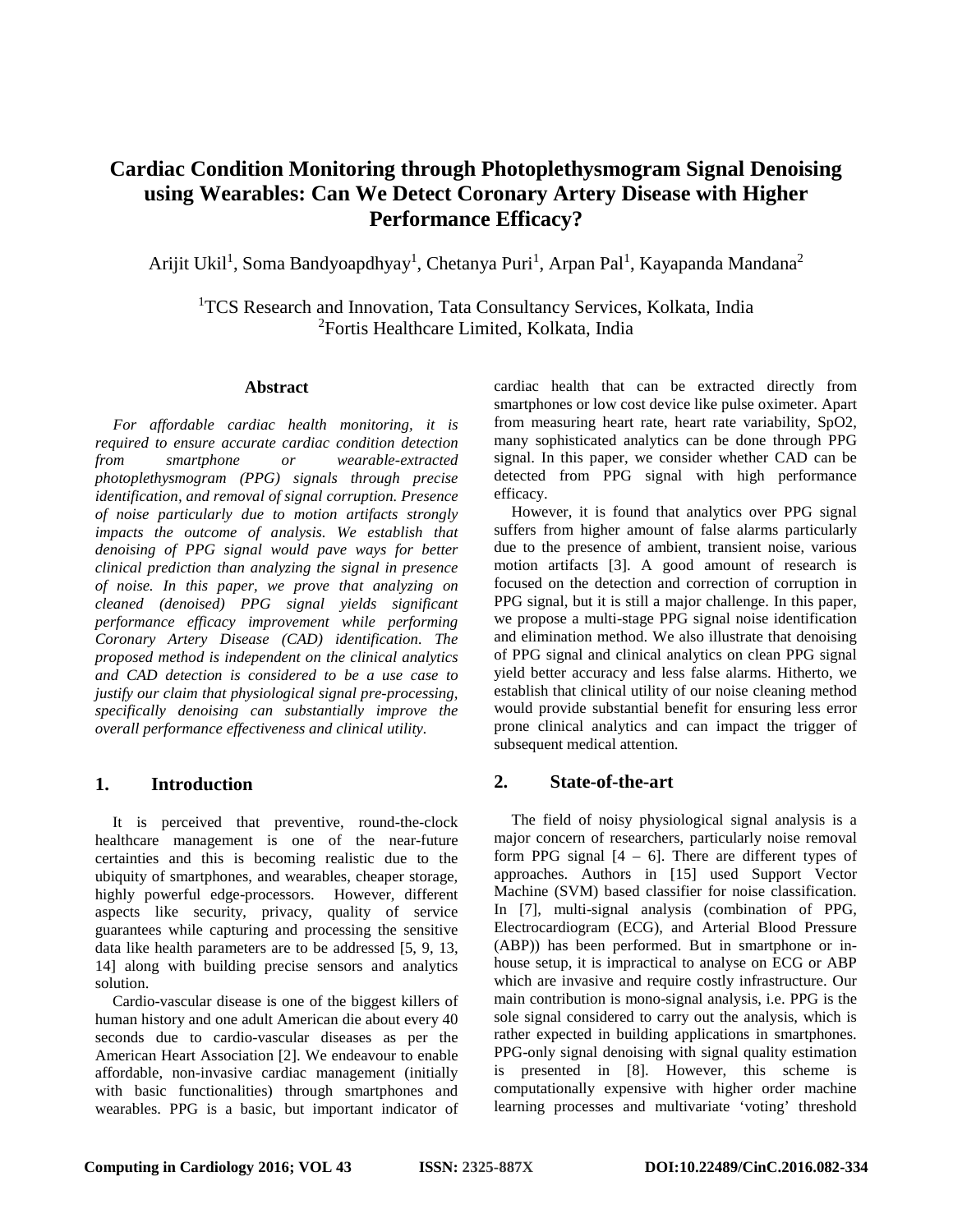mechanisms. Such method is still not practically implementable or realistic in smartphone-based clinical assessment scenario and would hardly provide real-time performance.

#### **3. Our proposed algorithm**

We propose multi-stage method for detecting the presence of noise in PPG signal. Input PPG  $P_s$  signal is segmented using slope sum function [1]. From the segment set  $\Omega_k$ , the most probable segment duration  $l_p$  is computed using DBSCAN clustering.

We compute the dissimilarity measures using dynamic time warping (DTW) distances  $\delta_{\Omega_{k},\mathbb{T}}$  between an ideal PPG segment template  $\mathbb{T}$  and  $\Omega_k \to \Omega_k =$  $\{\omega_1, \omega_2, ..., \omega_{l_p}\}\right)_{k}$ , i.e. each segment is restricted to  $l_p$  to counter non-linearity of PPG segments.

Subsequently, Hampel filter, a standard outlier detection method is applied on the computed  $\delta_{\Omega_{k,\mathbb{T}}}$ . The detected outliers in the DTW distances are declared as corruption. PPG segments corresponding to the DTW distances that are declared outliers are considered to be noisy segments. We then remove those noisy segments from the PPG signal and the obtained clean PPG signal is used for clinical analysis like CAD detection.

Below in table 1, we provide the brief description of the notations commonly used throughout this paper. Next, we describe the components in detail.

|  |  | Table 1. Notation and meaning |  |  |
|--|--|-------------------------------|--|--|
|--|--|-------------------------------|--|--|

| Notation                       | Meaning                                   |  |  |  |  |
|--------------------------------|-------------------------------------------|--|--|--|--|
| $P_{\rm s}$                    | PPG signal time-series                    |  |  |  |  |
| $\Omega_k$                     | $k^{th}$ PPG segment, k= 1,2, K           |  |  |  |  |
| $\omega_i$                     | $i^{th}$<br>sample point of a PPG segment |  |  |  |  |
|                                | $\Omega_{\nu}$                            |  |  |  |  |
| $\Omega_{\nu}^{N}$             | Normalized $k^{th}$ PPG segment           |  |  |  |  |
| Ͳ                              | Ideal PPG segment template                |  |  |  |  |
| $\delta_{\Omega_k \mathbb{T}}$ | <b>DTW</b><br>distance<br>between         |  |  |  |  |
|                                | $\Omega_k$ and T                          |  |  |  |  |
| $\iota_n$                      | Most probable segment length              |  |  |  |  |

#### **3.1. Analysis on PPG segmentation**

PPG is a quasi-periodic physiological signal, where the periodicity indicates heart rate and the signal consists of time-series of segments as shown in figure 1. Each of the segments signifies one complete heart cycle consisting of systole and diastole events.



Figure 1. Segmentation in clean PPG signal.

However, in noisy PPG signals, at least few of the segments would be corrupted and extremely distorted as shown in figure 2. Our proposed method finds the presence of such distorted PPG segments that correspond to presence of noise (with high probability). In fact, each clean PPG segment corresponds to one complete heart cycle.



Figure 2. Presence of noisy segment in noisy PPG signal.

In order to find the noisy segments, we require to segmentize the PCG signal P<sub>s</sub>. The segments  $\Omega_k$ , k = 1,2, … , K are derived using slope sum function. First the PPG signal is filtered with narrow band pass filter and the filtered PPG is slope-adjusted and realigned through weighted slope sum function [1] to find the series of  $\Omega_{\mathbf{k}}$ , k = 1,2, ..., K, where K is the total number of complete heart cycles present in  $P_s$ . Let  $l_k$ ,  $k = 1, 2, ..., K$ be the segment length of  $\Omega_k$ . But the length is highly varying even for clean PPG extracted from a normal subject. In order to eliminate this non-linearity, we find the most probable segment length  $l_p$  [6].

Height of the systole peak is also variable and needs to be normalized. The normalized PPG segment  $(\Omega_k^N)$  is derived as:

$$
\Omega_k^N = \frac{\mathbb{T} \times \Omega_k}{\max(\Omega_k, \ \forall k)}, k = 1, 2, ..., K
$$

### **3.2. Feature extraction for dissimilarity measure**

We compute the dissimilarity  $\delta_{\Omega_{k,\mathbb{T}}}$  of each segment from the given ideal template  $\mathbb T$  by computing DTW distance between  $\mathbb T$  and  $\Omega_k^N$ , k=1,2, ..., K.

DTW is a non-linear, elastic optimal alignment technique to compute the optimal alignment or (di)similarity between the ideal template and each of the PPG segment [3, 6, 11]. For a noisy PPG segment, DTW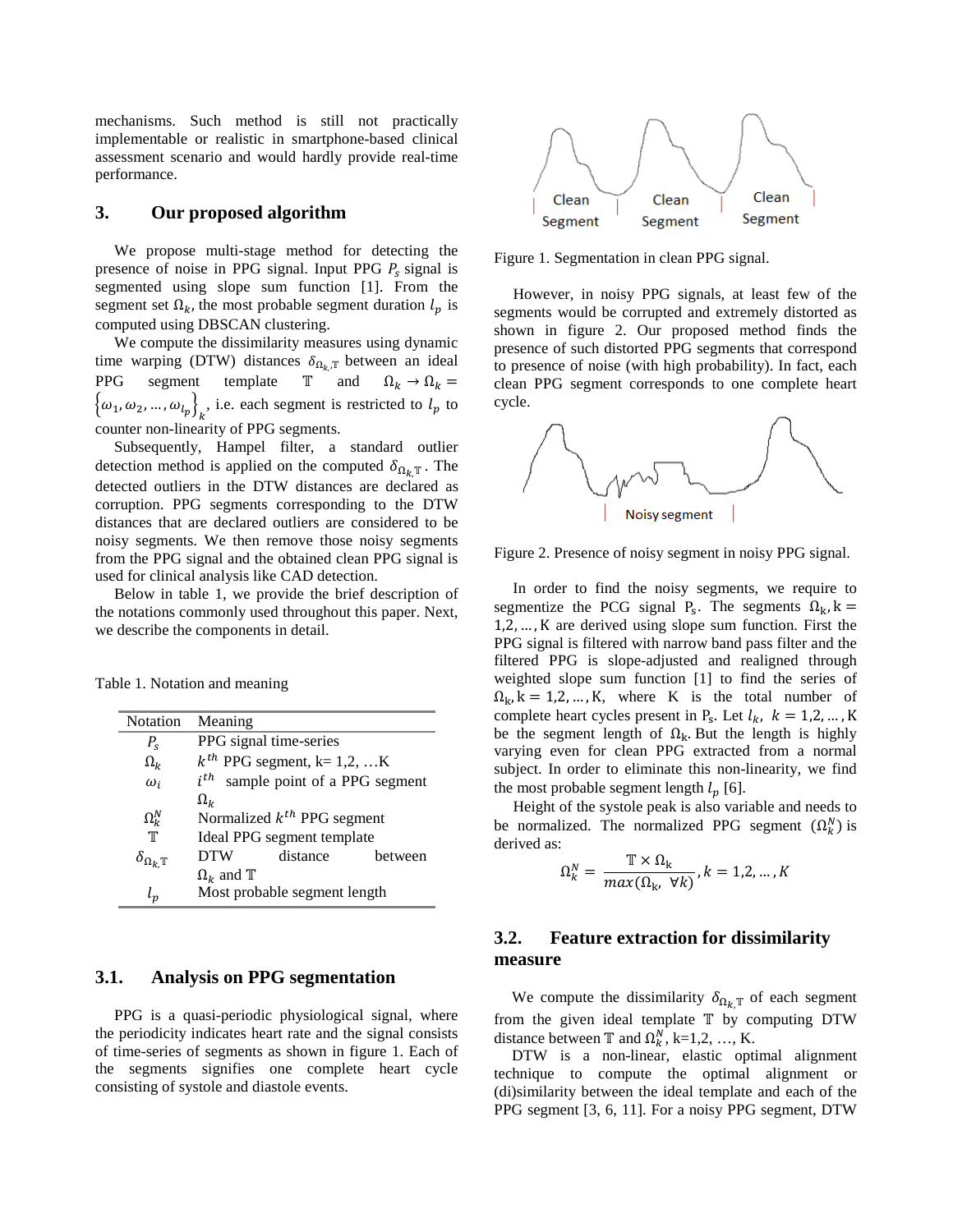distance of corresponding PPG segment is substantially higher than a clean segment.

DTW distance  $\delta_{\Omega_{k},\mathbb{T}}$  is computed between the PPG segment template  $\mathbb{T} = \{t_1, t_2, ..., t_M\}$  of length M (may be close to normal heart rate 72 beats per minutes, if  $f_s$  be the sampling frequency, M consists of  $1.2 \times fs$  number of samples) and normalized segments  $\Omega_k^N =$ samples) and normalized segments  $\Omega_k^N$  $\Omega_k^N =$  $\left\{\omega_1, \omega_2, \ldots, \omega_{l_p}\right\}_k$  $\sum_{i=1}^{N} k \in K$  of each the normalized extracted PPG segments as [3, 6, 10, 11].

# **3.3. Outlier detection for noisy segment identification**

Outlier detection is an interesting research method applied to various domains [14]. Given a series of  $\delta_{\Omega_{k,\mathbb{T}}},$ the challenge we face is to distinctly differentiate noisy and clean segments. In a typical PPG signal, the set of  $\delta_{\Omega_{k,\mathbb{T}}} \big|_{noisy}$  is outlier in the complete set of  $\delta_{\Omega_{k,\mathbb{T}}}$ .

We employ Hampel filter based outlier detection method over the complete set of  $\delta_{\Omega_k}$ <sup>T</sup> to detect the outliers. As the noisy PPG signal, most probably contain more than one noise segments, either masking or swamping effects would impact the detection method to produce inaccurate decision. When masking effect predominates, number of outlier points gets undetected, while swamping effect is heavy, normal observations are often inferred as outliers. Our goal is to minimize the masking effect, so that outlier points (i.e.  $\delta_{\Omega_{k,\mathbb{T}}}\big|_{noisy}$ ) relates to the noisy segment, do not get undetected. Hampel filter is a nonlinear outlier detection filter that minimizes the masking effect [13].

## **3.4. Clinical utility assessment: CAD detection**

CAD is a life threatening cardio-vascular disease. PPG bears significant information of cardiac condition and the signature of CAD can be present in PPG signal.

There are two important cardiac features, heart rate (HR) and heart rate variability (HRV) can be extracted from PPG signal with higher accuracy. There are different methods by which HRV can be computed like RMSSD ("root mean square of successive differences"), SDSD ("standard deviation of successive differences") etc. We derive standard deviation of NN intervals–based HRV, which is extracted from 20 second non-overlapping windows.

For classification purpose, we consider linear kernel based Support Vector Machine Classifier, where HR and HRV are the features. In figure 3, we show the CAD classification process for clean and unclean PPG signal.



Figure 3. CAD classification with and without PPG signal denoising. Here '1' means clean PPG signal and '2' means unclean/ unprocessed PPG signal (PPG signal bypassing the denoising process).

### **4. Results**

Our main contribution is effective denoising of PPG signal and then to establish that analysis on PPG signal (few consider CAD detection in this paper) after noisy components removal yield significant performance gain. Our first set of results show that the proposed PPG denoising is highly effective with significant accuracy as shown in figure 4. Secondly, we depict that clinical utility, i.e. analysis for medical inference on clean PPG signal results in higher performance efficacy.



Figure 4. Detection of uncleaned/noisy PPG signal segment.

We experimented with 10 real-field and 10 MIMICII Physionet Challenge 2015 PPG datasets, each of approximately 5 minute duration. First, we depict the efficacy of the proposed method to detect the corrupted PPG segments. Next, we show that removing those corrupt segments result in clean PPG signal and analyzing on clean PPG signal results in more accuracy in CAD detection, i.e. higher clinical utility is achieved.

# **4.1. PPG signal corruption detection efficacy**

We achieved PPG corruption detection performance efficacy as depicted in Table 2.